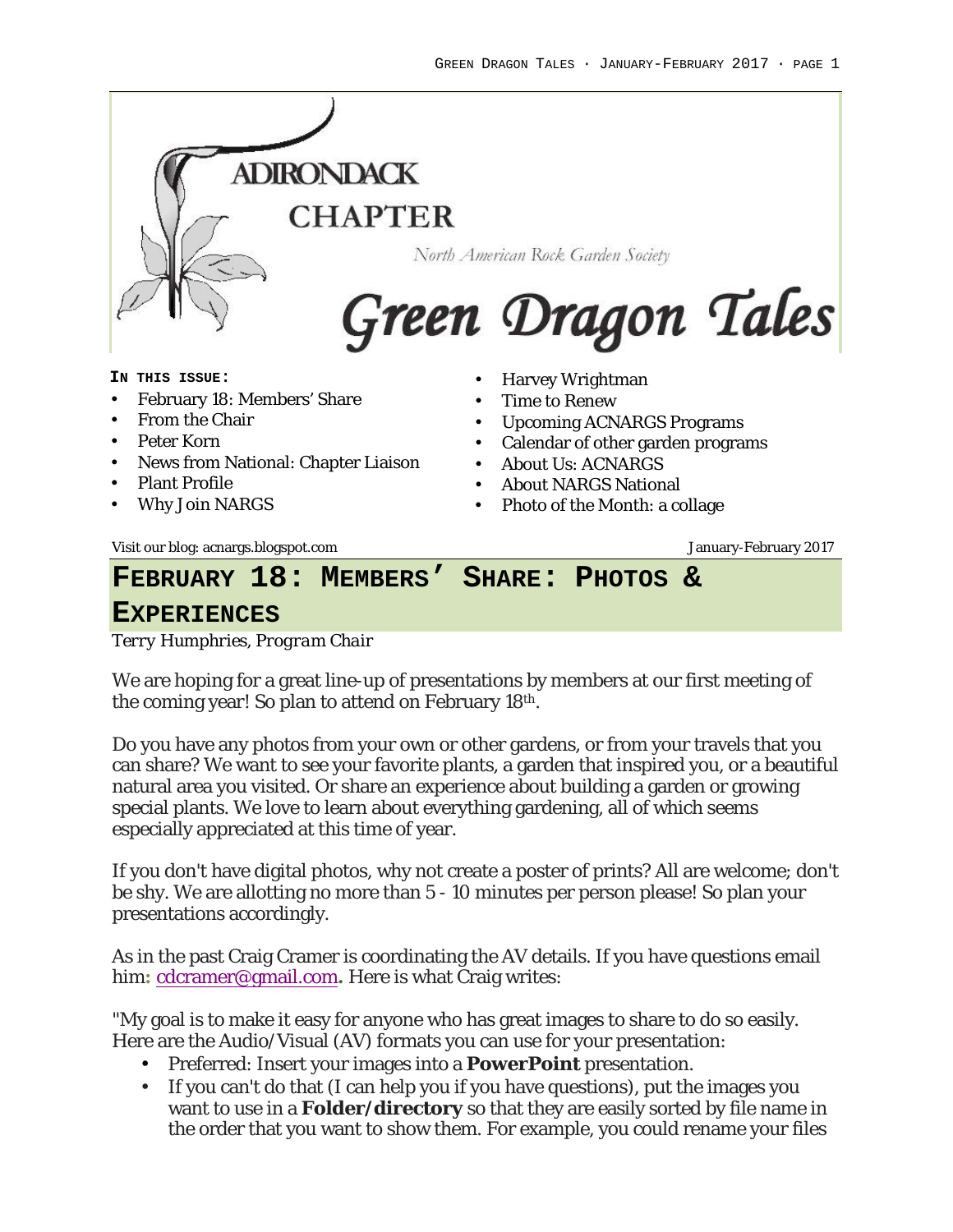01rock-garden-spring.jpg, 02rock-garden-summer.jpg, 03rock-garden-fall.jpg, etc.

You can **send** the PowerPoint or Folder to me via email and I can check them out beforehand. (If they are too big to send as an attachment, I can set up other ways for you to get them to me from your computer.)

Or bring your **PowerPoint** or **Folder** full of images to the meeting on a USB ("flash") drive. Arrive early so we can transfer to the computer in Whezel Room. Questions? Email: **cdcramer@gmail.com**.

#### **For planning purposes:**

**ASAP** to let us know your intention to make a short (5-10 min) presentation*.* Send a brief email to Craig Cramer: **cdcramer@gmail.com AND** to Terry Humphries: **terryehumphries@gmail.com**. If you already know the AV format you will use, let us know that too.

**DEADLINE for Submissions is February 10.** To make it easier for us to plan the meeting without glitches, please try to send your complete presentation in the above formats to Craig by February 10. Presentations sent later can still be squeezed in if time allows.

Let's have a great show!

**Our meeting will be held** in the Whetzel Room Room 404, on Tower Road, Cornell University. Map at the end of this newsletter. **Note, we must enter through the outside entrance to the Conservatory, to the right of the main (Minns Garden) entrance. There will be signage to direct you.**

### **FROM THE CHAIR**

#### *John Gilrein, ACNARGS Chair*

As I write this (January 12), it's 45 degrees outside. Can this be winter? It seems like the weather is yo-yoing back and forth between winter and spring - too warm to light a fire in the woodstove, but warm enough that I actually pulled a few weeds.

Beginning this year, access to Plant Science Building is restricted evenings, weekends and holidays. The Minns Garden door that we are accustomed to using will be locked. But for our meeting days we have permission to unlock the entrance where the Liberty Hyde Bailey Conservatory joins the Plant Science Building just to the east (right) of the usual entrance.

**\*\*\*Effective Immediately\*\*\* When we our meeting is in the Whetzel Room, Plant Science 404, our usual meeting room, you will need to: ENTER THROUGH THE SIDE DOOR ADJACENT TO THE GREENHOUSE/CONSERVATORY**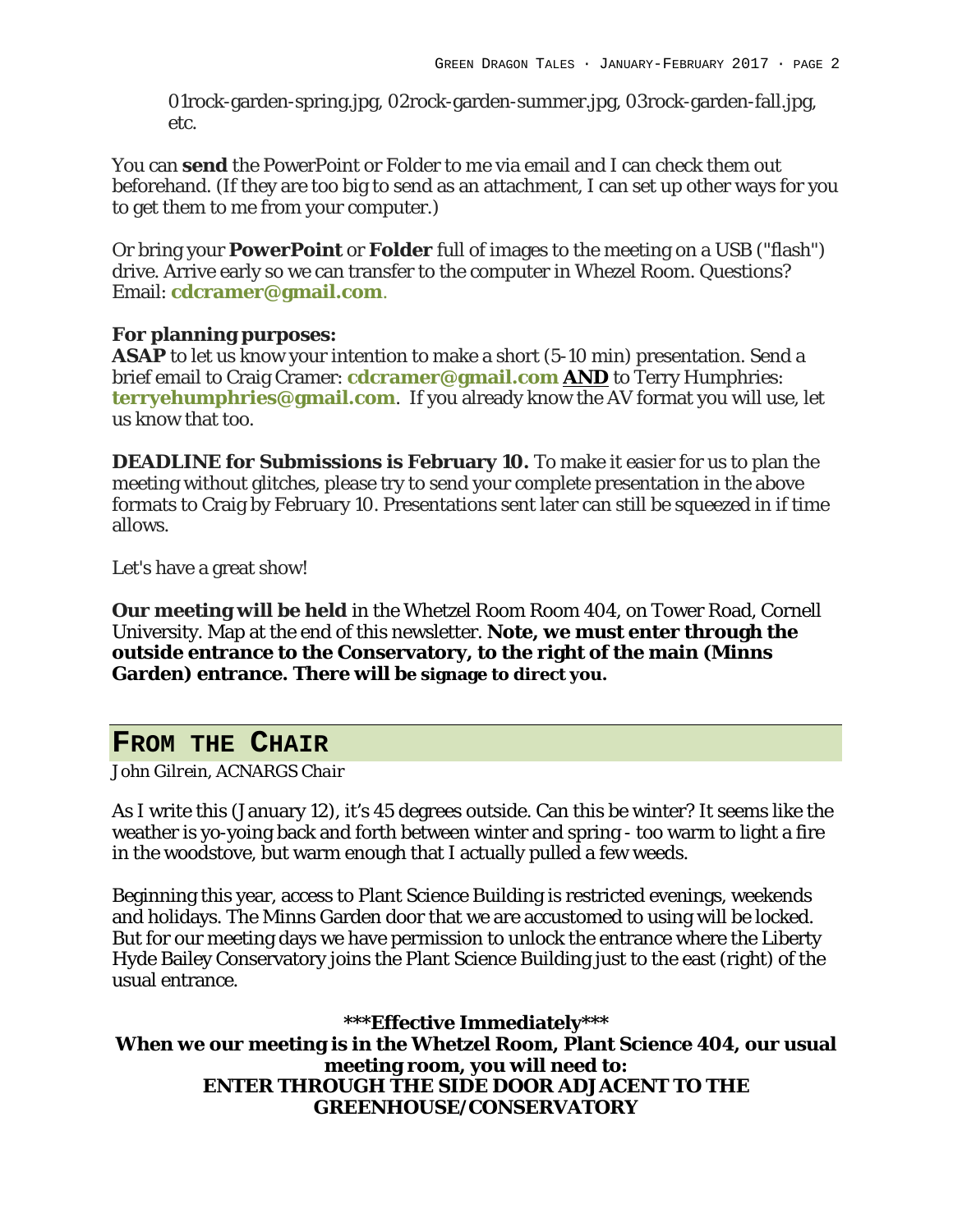The front door will be locked. There's a walk leading to the Greenhouse entry to the right of the front door. We will post signs to remind you.

In December, we spent a full day packaging seed for the NARGS seed exchange and were able to complete the work in one session! Seed packaging volunteers get credit from NARGS, so they are able to order more packets of seed. Thank you to the dozen or so people who volunteered!

News for 2017 is that Terry Humphries has agreed to be our Program Chair. Thanks Nari, for your years of service working on our program, and welcome Terry to her new position! Terry welcomes your support so let her know if you think of potential speakers or program topics you'd like presented.

We continue to look for a new Plant Sales Chair. David Mitchell has been in this position for years and he would like to retire. If you're willing to consider this position, please contact me or David.

Our parent organization, NARGS, has been having financial challenges over a number of years, due in large part to declining membership numbers. The current NARGS Board has been actively working to turn things around – cutting costs where they could (for example, a temporary suspension of the speaker tours). The good news is that due in large part to personal donations, NARGS finished 2016 in the black, but the organization is by no means out of hot water yet.

They are asking every Chapter to look into ways to help NARGS prosper in the future. As a Chapter we are looking at ways to do our part. Stay tuned.

We will not have a Plant of the Month for the February meeting (you didn't really want to plant anything in February, did you?), but we'll resume for the March meeting.

Hope you've already ordered your seeds from NARGS and hope to see you in February.

# **ON PETER KORN, HUMAN EXCAVATOR: HIS GARDENING TECHNIQUES AND MICRO-NICHES**

*John Gilrein, ACNARGS Chair*

In this article, I will define micro-niches as very small habitats, such as behind a cobble or a miniature conifer. This could be an area of only 6" x 6 " (inches) behind a rock in your rock garden.

#### **Background**

In October 2016, I attended the Ontario Rock Garden and Hardy Plant Society meeting in Toronto, Ontario with 3 other ACNARGS members to hear speaker Peter Korn, who is an international rock garden persona from southern Sweden. Peter got into gardening in a very big way as a young man. He is into rock gardening, is extremely independent, and decided to follow his own ideas on rock garden development. He chose not to stick to one of the standard prescriptions for creating a rock garden soil mix – that is, equal parts loam, gravel, and organic matter (I don't agree with the old prescription myself).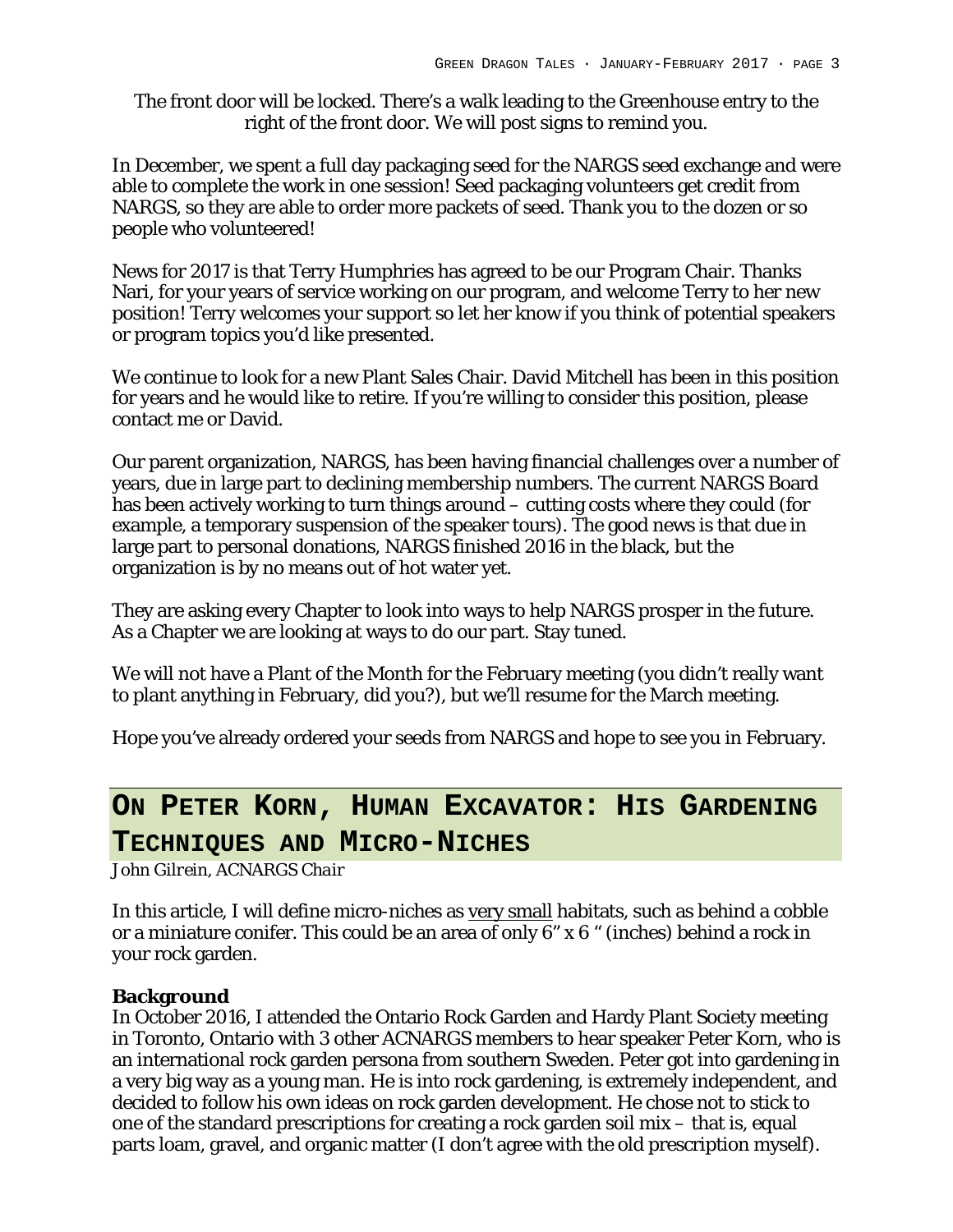So to develop his own rock garden he removed all the soil from a very large sloping area of at least several hundred square feet (earning him the epithet of "Human Excavator") until he hit bedrock, a granite-like igneous, in this case. For his planting medium he used a granitic-type sand with a particle size of 0 to 0.8 cm (0.3 inches), which he applied in a layer at least 8 inches deep over the bedrock.



Peter's Sloping Rock Garden. Photo from *Peter Korn's Garden.* Used by permission.

In his book, *Peter Korn's Garden*, he reports that the beds made with this pure sand exceeded his expectations for performance, i.e. plants were growing successfully. He reports advantages to growing in sand including lack of moisture evaporating from the surface (due to sharp drainage) and roots reaching down into the easily penetrated sand to get to the moisture. Peter gardens in the cool temperate climate of southwestern Sweden, cooler than here in the summer but warmer in the winter. Peter grows plants from around the globe, so he's working with plants from many different climates, and has access to a greater variety of plants than most (or all) of us.

One of Peter's talks discussed his extreme attention to detail regarding plant placement in his rock garden. He writes "plant the plant where the plant wants to be, not where you want it." The first order is knowing what a specific plant needs to grow well; so that means it's provenance (where it's from), the climate in that locality, and specific conditions where it's found (things like soil, elevation, moisture). Dandelions will grow nearly everywhere, but many of the beautiful alpine and woodland treasures like *Eritrichium nanum* (alpine forget-me-not) and *Meconopsis betonicifolia* (blue poppy) are much more particular, and won't grow unless happy.

#### **Provenance, Climate, and Habitat**

Here are some basic concepts to consider. Think first where the plant grows in nature, i.e. the country or state. Then focus on the climate type, which varies based on amount and seasonal rainfall, and temperatures through the seasons.

#### The main types of climate are:

Humid continental: hot summers, cold winters, fairly regular precipitation [Ithaca, NY] Maritime: similar to humid continental with cooler summers and warmer winters [Seattle, WA]

Steppe: hot dry summers, cold winters, most precipitation in the spring [Denver, CO] Desert: hot summers, warm to cold winters, low precipitation [Santa Fe, NM] Mediterranean: hot dry summers, cool moist winters [Monterey, CA] Alpine: cool summers, cold snowy winters, intense sunlight, humidity may be low [Rocky Mountain National Park, CO]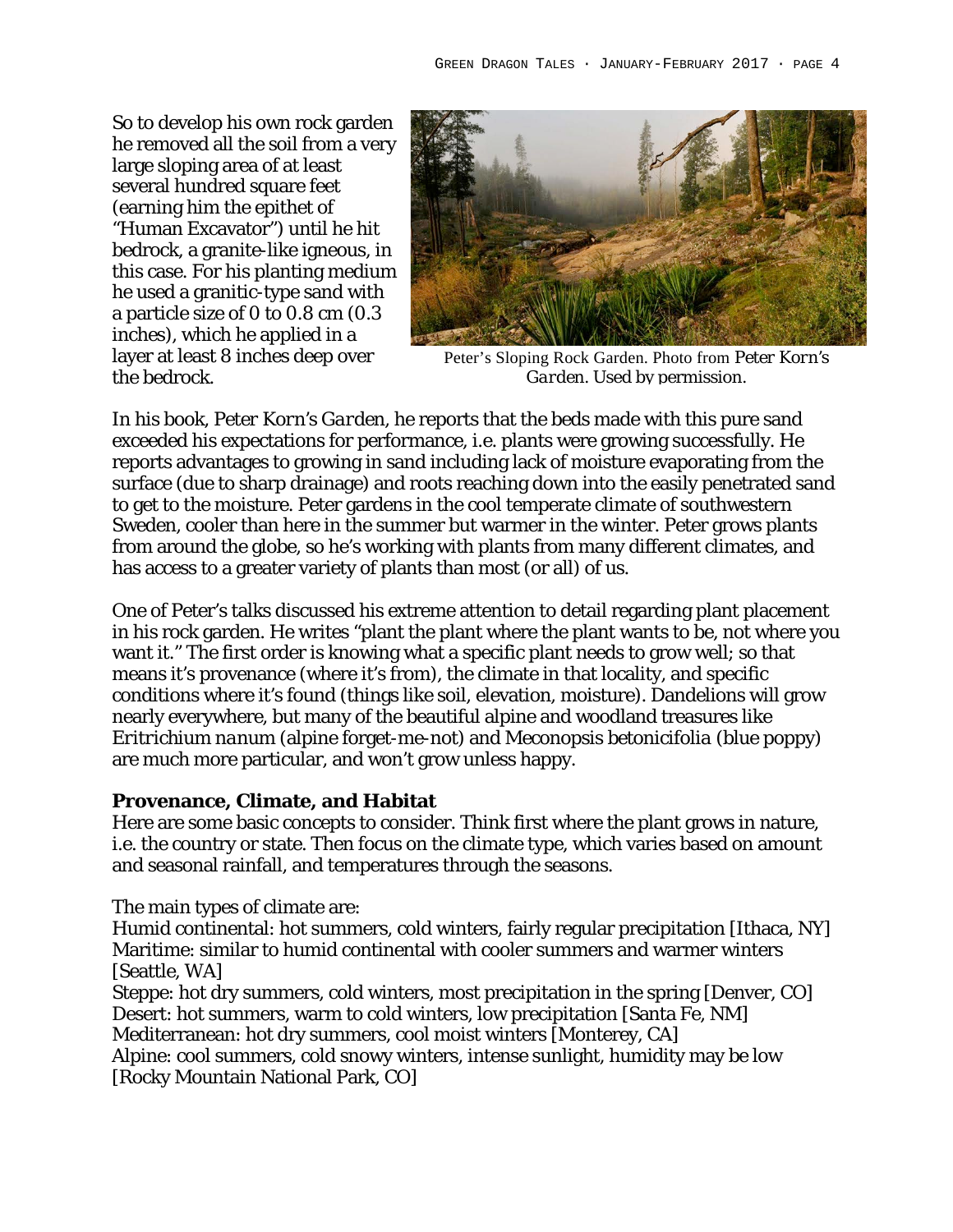Some habitat types: Forest Grassland Alpine tundra Scree Streamside or moraine (perched above flowing water under the soil)

#### **Elevation and Exposure**

Elevation has a strong effect on growing conditions. It's a familiar concept that temperature decreases with gaining altitude, e.g. snow capped Mt. Rainier. Solar radiation intensity also increases with gaining altitude, as does precipitation. Intense sunlight helps to keep alpine plants short. Alpine plants in New Mexico or Arizona get more precipitation and less heat than the lowland plants at the base of the mountains.

A beneficial exposure in the garden can give plants the edge. A southwest-facing slope would be hot in the summer and hold snow poorly. A north-facing slope would be cooler in summer and hold snow longer during thaws and into the spring. A windy exposure in a wet climate (here) helps to dry plants and reduce issues with fungal infection. An exposure protected from wind may help a marginally hardy plant survive the winter. An exposure near a heat reflecting surface (rock or foundation) may provide a edge for a marginally hardy plant to survive the winter, or a plant used to hot summers to ripen sufficiently to survive a cold winter, in a place where summers are cool. [Note in your garden where snow melts first, where snow is retained the longest – these are easy to define micro-niches]

#### **Plant Placement and Micro-niches**

You cannot control your climate or your weather. But you can make the best of it by planting in a site that is more advantageous to the plant.

Everyone understands placing plants in a suitable exposure with regard to sun, shade, or partial sun. Peter's planting carried this to an extreme by his knowledge of the prevailing wind, sun/shade patterns, and moisture availability (including some areas with continuous seeping moisture).

Due to his garden being on a slope and availability of large rocks, many different microniches were available for planting. Planting in a micro-niche may not work out for every rock garden plant, but I believe it's a good strategy for adventurous gardeners, especially for those with a healthy skepticism of "this plant won't grow here". Some example of micro-niche strategy applied to planting:

Alpine plant: place in a sunny, windy location to keep growth tight and foliage drier.

Plant from an area with warmer winters, or plant that's marginally hardy: place in sand above a seep, where the water seeping will keep the soil warmer, or place where snow will accumulate during the winter to protect the plant from extreme cold with snow cover.

Plant intolerant of too much summer heat: place in a site with afternoon shade or on the north side of a rock, or place on a north-facing slope.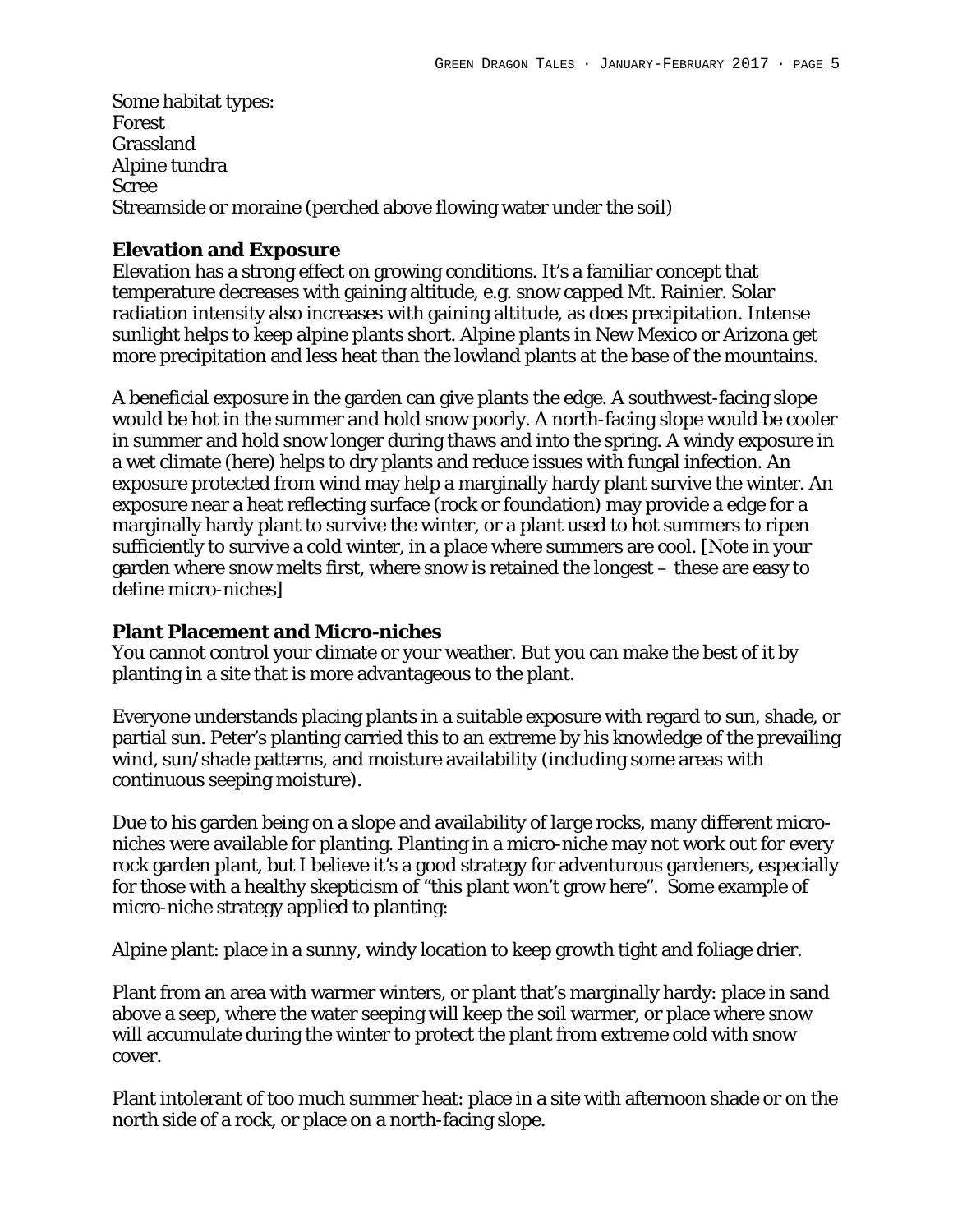Plant from an area with hotter summers: place on a south facing slope/hot exposure with gravel mulch, or place on the south side of a building.

Plant from an area with little or no summer precipitation: place at the top of a slope, or under a dry eave of the house.

One can compensate for coolness by providing afternoon shade; for the need for heat by providing a sunnier exposure; for dryness in a humid climate by providing better drainage; and for thirsty plants by providing a natural water source.

Compensating by planting in a suitable micro-niche is more likely to succeed if your climate is not too dissimilar from the plant's natural climate. So a moist micro-niche in Phoenix, AZ, might not be conducive to growing *Primula japonica.*

If you don't know enough about a specific plant's natural habitat, you can use visual clues to help with some of the plant's preferences, e.g. thick leaves, waxy leaves, silver leaves, furry leaves, small or no leaves are adaptations to a dry habitat. Similarly, large, thin or juicy leaves would be adaptations to a moist or wet habitat.

#### **Specialized Habitats**

Here are a few examples of plants I've placed in specialized habitats:

- Rosemary (*Rosmarinus officinalis*) on the east side of the house, close to the foundation
- *Hesperaloe parviflora* (a desert plant) next to the garage foundation for extra heat
- Placiing a moisture loving plant under the house eaves with rain runoff (where there are no gutters) e.g. *Primula japonica.*

I hope you can use this thinking to your advantage to try some new and possibly "difficult" plants and have success!

Reference: *Peter Korn's Garden*, 2013, Publisher Peter Korn. Website: www.peterkornstradgard.se

### NEWS FROM NATIONAL: NARGS CHAPTERS COMMITTEE

*Anna Leggatt, NARGS Board Member*

Best Wishes for the New Year. I hope all your gardens grow well and you have perfect weather for all your differing plants. I am Anna Leggatt**.** I've been a member of ORG&HPS [Ontario Rock Garden and Hardy Plant Society] and NARGS for about 30 years.

**I am your liaison** on a new NARGS committee, called the Chapters Committee, chaired by Don LaFond. This committee is responsible for creating a dialogue between local NARGS chapter members and the National board. With 38 chapters and 9 directors, each director has been assigned about 4 Chapters. We want to kindle more interest in NARGS: there is so much going for it. Here are some ways to become more involved.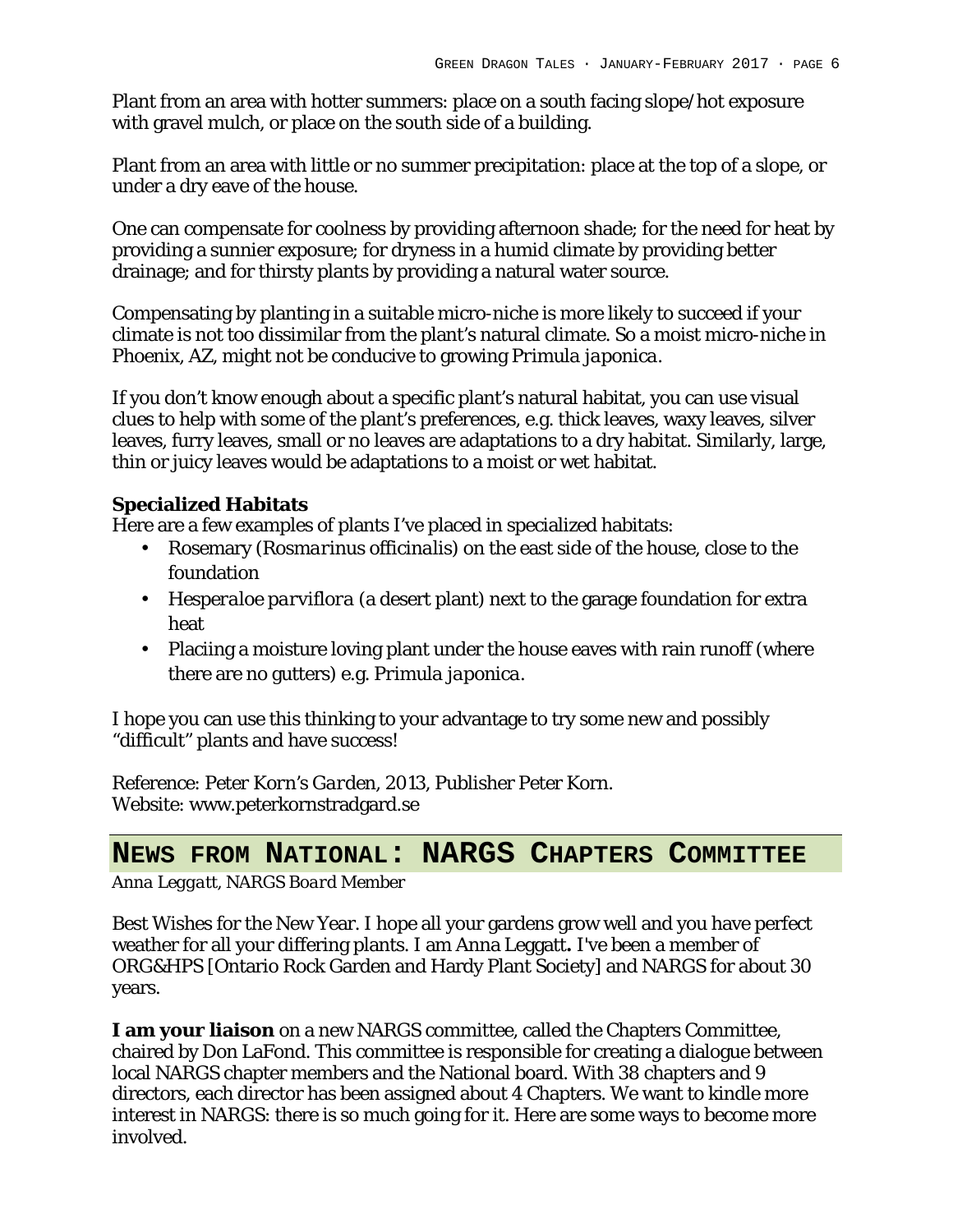By the time you read this you will have received the NARGS Quarterly and know that Malcolm McGregor is retiring as our editor. He has done a splendid job. Do you know the ideal person to become the new editor? Or you might be that person. Applicants should contact me.

How about joining the Board? Nominations for officers and directors (2017) are posted on the NARGS site at: **NARGS Board Nominations**. From-the-floor nominations are now being accepted.

Plan to attend the **Spring Garden Gala in Madison, Wisconsin**, NARGS Study Weekend, Fri-Sat, May 19-20, 2017 – learn a lot, visit some great gardens and meet other garden enthusiasts. Details are in the *Quarterly* and on line at **www.nargs.org**. I won't be able to attend because I already have tickets for the Chelsea Flower Show!

If you have any ideas, thoughts, concerns, compliments, questions, or just want to rant, please email me - **anna.leggatt@sympatico.ca**. I would like to visit all my chapters. Distance and US/Canada currency exchange may make this challenging. At least Ithaca is within a day's drive. So for now, I'll leave you with this wish: May all your seeds germinate (I hope you ordered from the seed exchange – there were some treasures there).

# **PLANT PROFILE: SUCCULENTS - A BOOK REVIEW (AND WHAT I'VE LEARNED ABOUT THESE PLANTS)**

*by Carol Khayatt (Reprinted with permission from Minnesota Rock Plant Notes, January 2017)*

*Succulents: Tough Plants for Every Climate* is a beautiful and well-written book with stunning photographs. If it's true that our summers will become more like Kansas with climate change, succulents are going to be a good option for the xeric landscape. There are succulents native to every state. Some are hardy while others are not hardy but are amenable to growing indoors, possibly in a succulent "garden." Their versatility lies in the fact that they come in all sort of interesting shapes and sizes.

Sedums and sempervivums are hardy to zone 3 and have endlessly fascinating symmetry. Succulents that will withstand -20° are considered hardy, so those of us in Zone 4 are willing to push this limit, with the right kind of soil. Overall habit and form are the appeal. Some non-hardy succulents make wonderful indoor container gardens.

#### **Families:**

**1. Agavaceae** are often large with spear or sword shaped leaves. Some yuccas, such as Y. *filamentosa* and *Y. glauca*) are hardy to zone 3. *Y. thompsoniana* is listed as hardy to zone 4, but takes six or seven years to reach its full height of 10 to 15 feet.

**2. Crassulaceae** include the sedums and sempervivums, as well as the more tender *Aeonium, Echeveria*, and *Dudleya*, and of course the genus *Crassula*.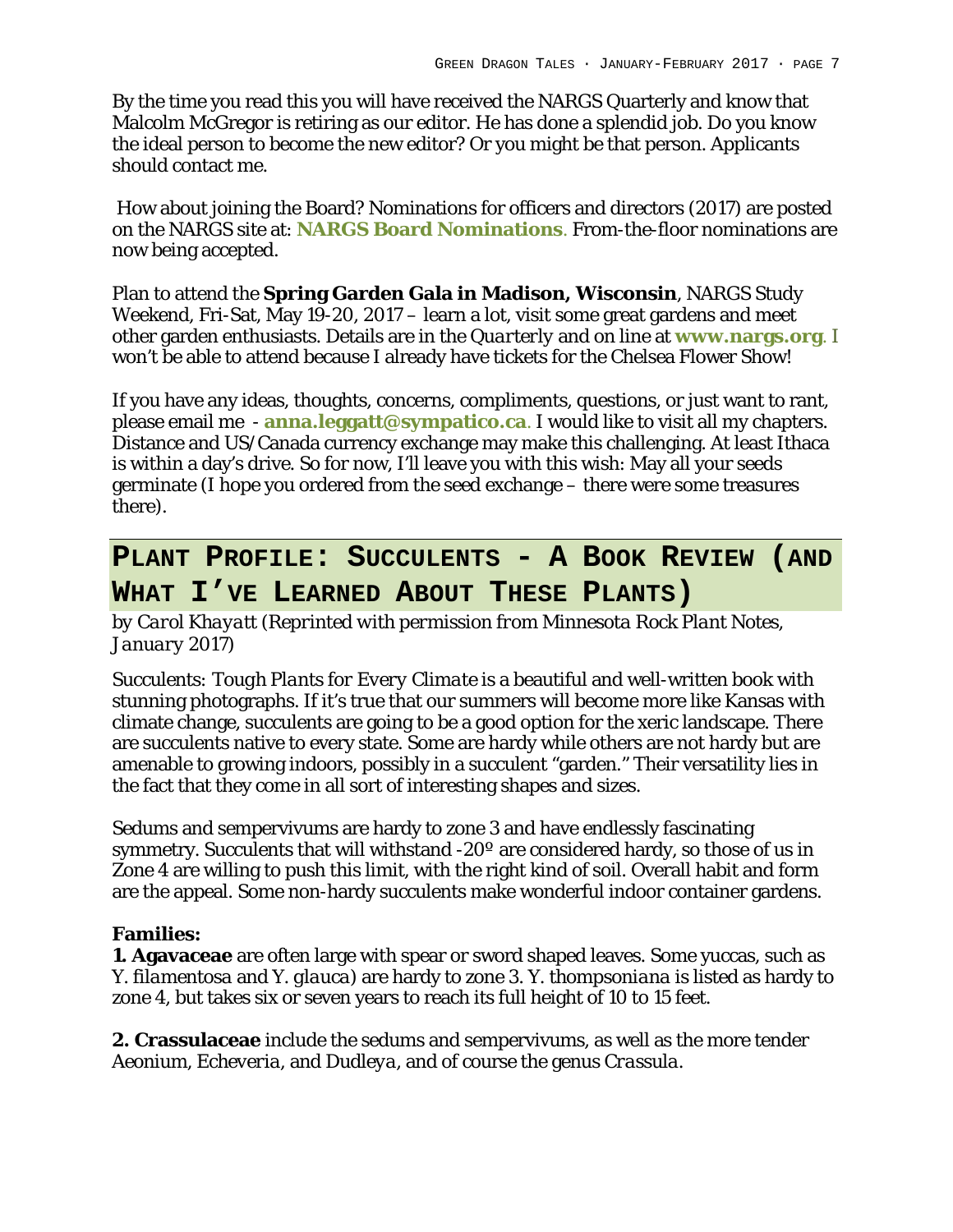

Hens and chicks (S*empervivums*) prefer cool nights and need a cold dormant season to be healthy. They will thrive in heavy clay-based soils but also do well in sandy soils with adequate moisture. The variety of color ranges from burgundy to orange to yellow, green and silver and placement in a sunny spot brings out the color to best advantage. These plants are superb in pots and containers. *Sempervivum arachnoidium* is a tiny gem less than 6" high, originally from the Alps, and look like tiny eggs in a nest.

*An assortment of tiny sedums and semps growing in minimal plant medium*

**3. Mesembryanthaceae**: Most of these are from South Africa, such as living stones (*Lithops)* and ice plants, (*Mesembryanthemum*), *Carprobotus* and their (marginally) hardy counterparts, *Delosperma*. Most are fleshy with many-petaled flowers.

**4. Cactaceae**: All but one genus are native to the new world, with some cactus native in all the contiguous United States except Maine, New Hampshire and Vermont. The reduced leaves and their bracts are transformed into spines, aerioles and glochidia. These can be painful and even toxic!

Two opuntias, prickly pear cacti, I am eager to try are yellow flowered *O. humifusa* and hot pink flowered *O. polycantha,* native from North Dakota to Alberta and south through Arizona and Texas. And yes, they are hardy.



*More semps grown in a sand bed*

**5. Portulacaceae\***: Plants from this genus are located all over the world. Not all are succulent and some are weeds, such as purslane. Included are annual moss roses (*Portulaca grandiflora*) and the genera *Lewisia* and *Talinum*\*\*. *Talinum* species overwinter as thick fleshy stems.

**6. Jovibarbas,** the "other" hens and chicks, are very similar to semps in appearance. The main difference is in how jovibarba produce their offsets – either mashed inside the mother plant or growing on top of the mother plant so that they pop off and roll away to grow elsewhere. Their flowers are also very different. Jovibarba flowers are generally yellowish with closed petals while semp flowers are star-shaped in a wider range of colors. Four smaller species of jovibarba worth mentioning are, *J. heuffei* from the Balkans and *J. arenaria*, *J. hirta, J. allionii* and J. *sobolifera* originally from southern Europe.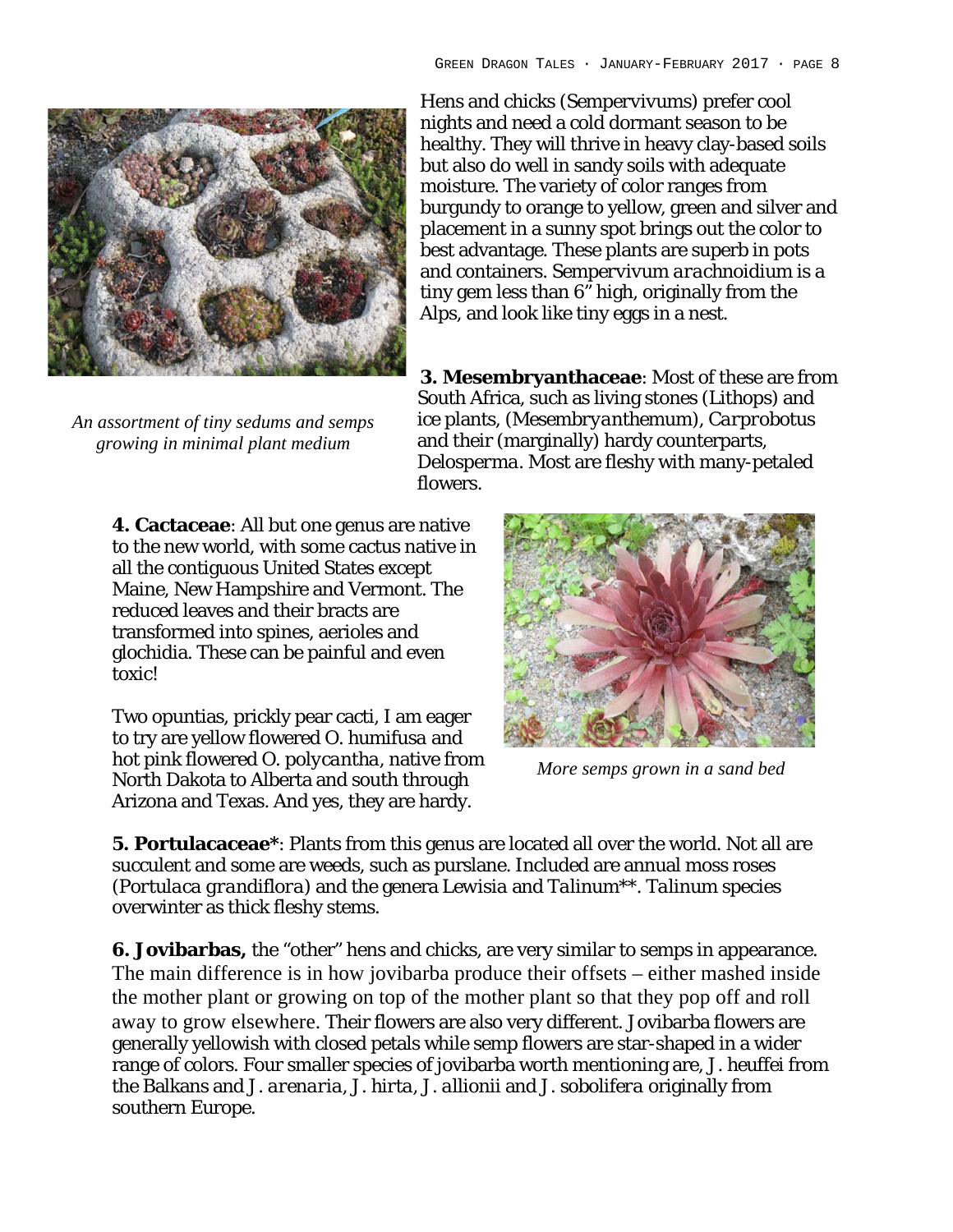

*A happy Lewisia growing in a trough*

Cacti, yuccas, delospermas, agaves and talinums generally have their growth spurts when temperatures are above 60 degrees and will do best in full sun. Lewisias, sempervivums and some sedums may need a bit of shade in the summer. *Yucca nana*, sometimes grouped with *Y. harminaniae* is hardy to zone 4 and is the smallest of the outdoor yuccas.

The genus Orostachys is related to both sedums and sempervivums. They are from Japan and northern Asia and would prefer shade part of the day, but may grow in full sun. They really don't want to dry out and in fact, that may be the more critical factor as to their location in the garden.

The book also includes general information on design, propagation, winter protection, and soils, plus sections on choosing and placing pots and on making hyperfufa containers.

\* Most purslane family (Portulacaceae), including Spring Beauty (Claytonia), Bitterroot (Lewisia), and Fameflower (Phemernathus) are now in the Miner's Leaf Lettuce Family (Montiaceae).

\*\* Most *Talinums* are now *Phemeranthus.*

The book*: Succulents: Tough Plants for Every Climate* by Gwen Moore Kelaidis Photography by Saxon Holt, Storey Publishing, 2008.

# **WHY JOIN NARGS**

*Rich Rodich, Minnesota Rock Garden Chapter, & Don LaFond, NARGS Board member* 

Are we a Minnesota Rock Garden Society all by ourselves? Certainly not! Our club would never be what it is today, with all that we know, share, learn, teach, give, and receive without the (national) North American Rock Garden Society (NARGS). Actually, we wouldn't even be at all! Our entire existence is made possible by the national organization.

So yes, we are here as a Chapter of NARGS, even though we are not required to be members of NARGS. I wondered - what else do we get from NARGS without being members? As it turns out, lots of things.

The program that we take the most advantage of is the International Speakers Tour. Through NARGS, we are able to book worldwide authorities on plants for presentations at our meetings. Yes, we pay each speaker an honorarium, but the several thousand dollars needed to facilitate their journeys here is absorbed by NARGS. Knowledge is what we get from NARGS.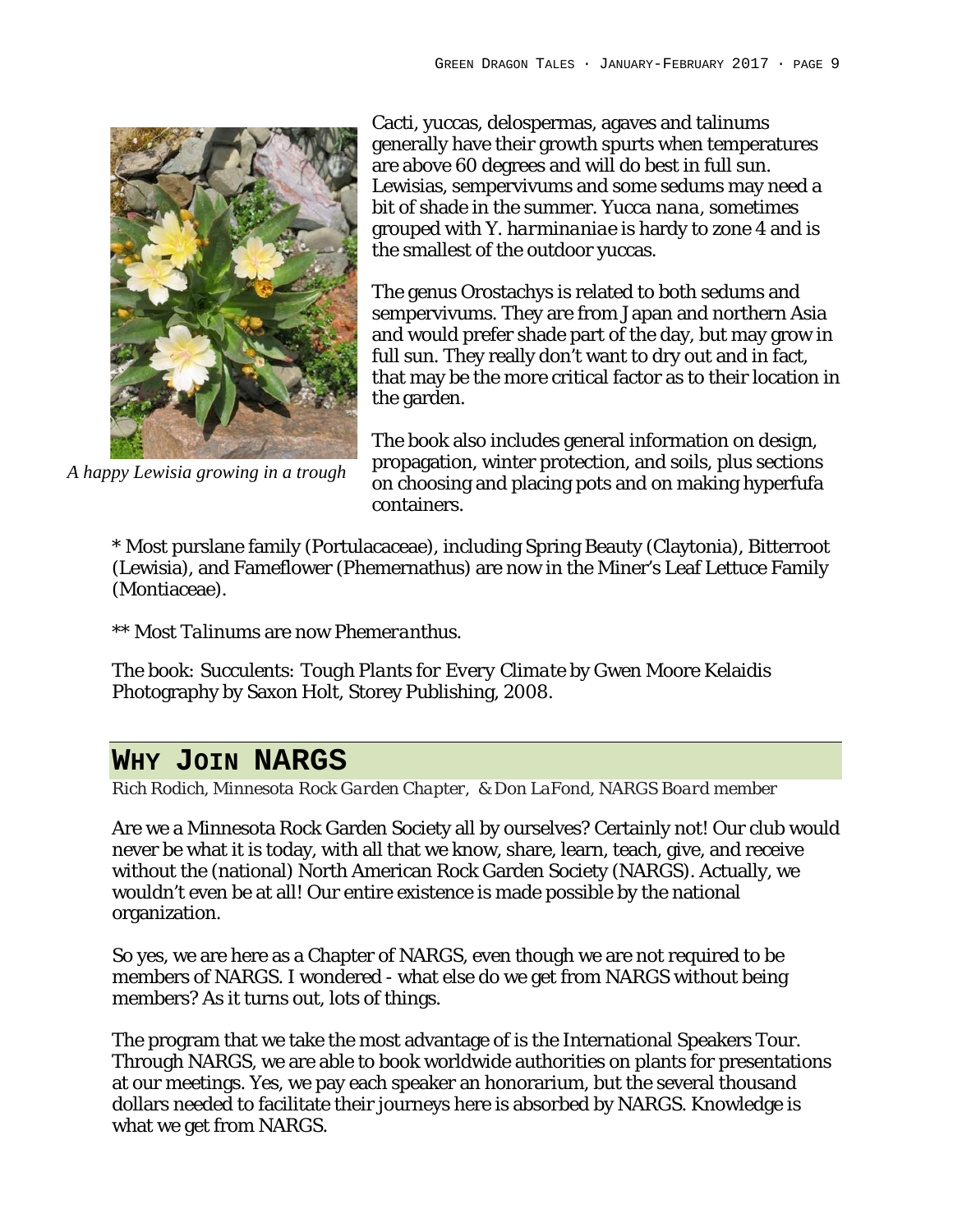National's online presence is a great resource, at your fingertips, and "free" to you, paid for by NARGS, whether you access their Facebook page or the many options through the NARGS website, nargs.org. Back issues of the *Quarterly* are available (this archive is searchable, too) as is the online discussion forum to ask questions, post photos or discuss topics or just eavesdrop. There are rock garden reference pages and a wiki of plant information and pictures. [Ed. Note: A general "google" plant search often lands me on the NARGS website] Also available are links to other information sites and related vendors. And let's not forget the worldwide publicity our Chapter enjoys through our own listing and link on the NARGS site.

We are blessed with many knowledgeable stalwarts in our Chapter. These are our "go to" people when we have particular plant related questions. How did they get so smart? Ask any of them: NARGS is integral to their learning experience.

Non-members of NARGS indirectly get plants through NARGS by piggybacking on NARGS members. Those of us who participate in the renowned worldwide Seed Exchange (with over 4,000 plant species) bring vibrant and exciting new plants to Chapter plant sales. (Should I list the hundreds that I have brought?)

So we receive a whole bunch of free advantages from NARGS that help to make our Chapter a viable, fun, and vibrant society. To NARGS non-members, don't feel guilty, feel thankful! NARGS realizes that there can be legitimate reasons why some of us don't sign up with the National Society and that's okay. However, if your reason is that you don't get any benefits from the National Society, think again.

Of course, joining NARGS brings more benefits on top of those already mentioned. You will receive the acclaimed *Rock Garden Quarterly* periodical, in both print and electronic forms. New members automatically receive the Beginner's Handbook for rock gardeners. Only members enjoy the privilege of participating in the annual NARGS seed exchange. Members can also receive discount pricing as they attend national and regional education meetings that feature international speakers. A membership directory is available, as well as deals on tours and expeditions.

Wow! We get a lot from our parent National Organization. I am so very proud to be a member of both MN-NARGS and NARGS!

#### **Addendum from Don LaFond**

Rich has succinctly stated what NARGS does for its members. I would like to see NARGS continue to do all that it does and reinstate past benefits. I'm sure you do also, but frankly we need to increase our revenue.

That's where the chapters committee comes in. We are trying a new approach – to work with chapters to figure out how to build up membership numbers – both yours and ours - so we can continue to offer the *Quarterly*, Seed Exchange, website and to reinstate past benefits likes speakers tours every year and meeting stipends.

Change is occurring in the gardening community, whether they be clubs, magazines, or nurseries. Judging by the amount of garden activity I see in blogs, Facebook and other social media, I don't believe gardening is going away but interest in the social aspect of gardening is declining. We need to counteract this trend.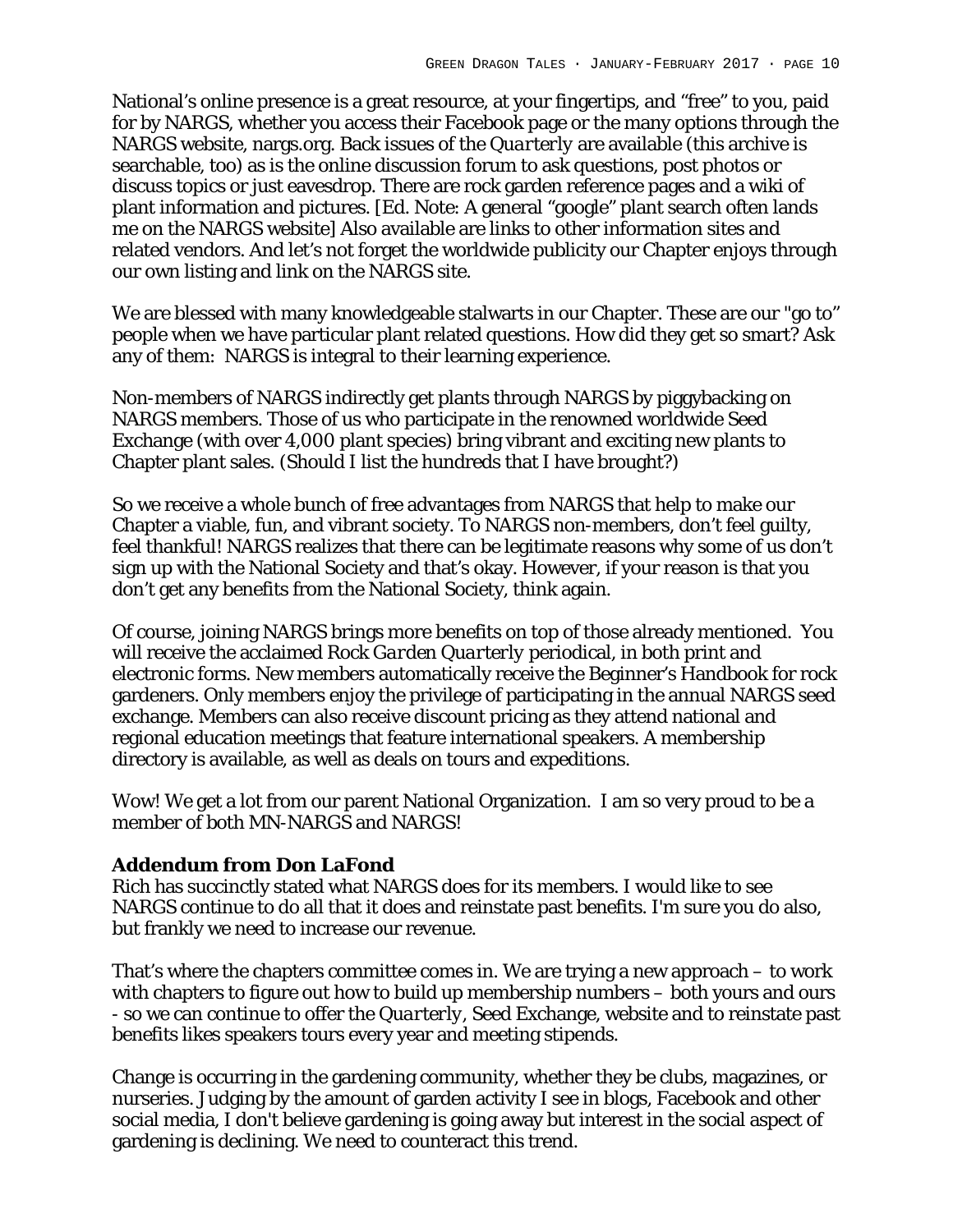We want to hear from you about what you think can be done to get more people interested in rock gardening, aka getting new members. The only way we can continue the long-term survival of NARGS – or your Chapter for that matter - is by continuing to recruit new members. National wants to act as the conduit for sharing ideas and best practices among chapters. Here are two ideas I'll suggest right now: buy a membership to NARGS for your local library, that is a way to get more eyes in front of our fantastic *Quarterly*. Another idea is for your chapter to offer a partial or full NARGS membership to new members.

Each chapter has been assigned a director to facilitate this sharing of information. I urge you all to take advantage of this improved communication by contacting your Chapter liaison and sharing your thoughts on how best we can work together to strengthen the rock gardening community. Remember the future of NARGS National is interconnected to the future of your Chapter. (To communicate your ideas see Anna Leggatt's article in this newsletter)

### **HARVEY WRIGHTMAN(1949-2016)TRIBUTE**



Harvey Wrightman passed away on December 9, 2016 succumbing to a long-term battle with cancer. I am excepting a small portion of the obituary written by his daughter Esther Wrightman. Esther is continuing to run the nursery, Wrightman Alpines that Harvey opened with his wife Irene over 30 years ago. The complete obituary is available **here.** This is how I want to think of Harvey.

"If there was one thing [Harvey] loved most, I'd say it was growing

seedlings. The spurt of new growth was pure joy for him. To an outsider they'd think he was crazy, excited over a ziplock bag of tiny green sprouts. Or showing the smallest of plants in the crevice garden, with just a flower or two on it.

"I know that the one thing he always wished to see was what he called a "democratization" of growing alpines. He wanted everyone to have the opportunity to grow and enjoy them. Seed collectors started this by selling wild, normally unavailable seeds to the general public. And nursery growers like Harvey continued it in plant form."

### **TIME TO RENEW: 2017 CHAPTER MEMBERSHIP**

*Mary Stauble, Membership Coordinator*

Time to renew your membership! The ACNARGS membership year runs the calendar year. So, unless you've already renewed or you're a lifetime member (and we do have a few of those), your 2017 membership is due now (Individual @\$10, Household @\$15,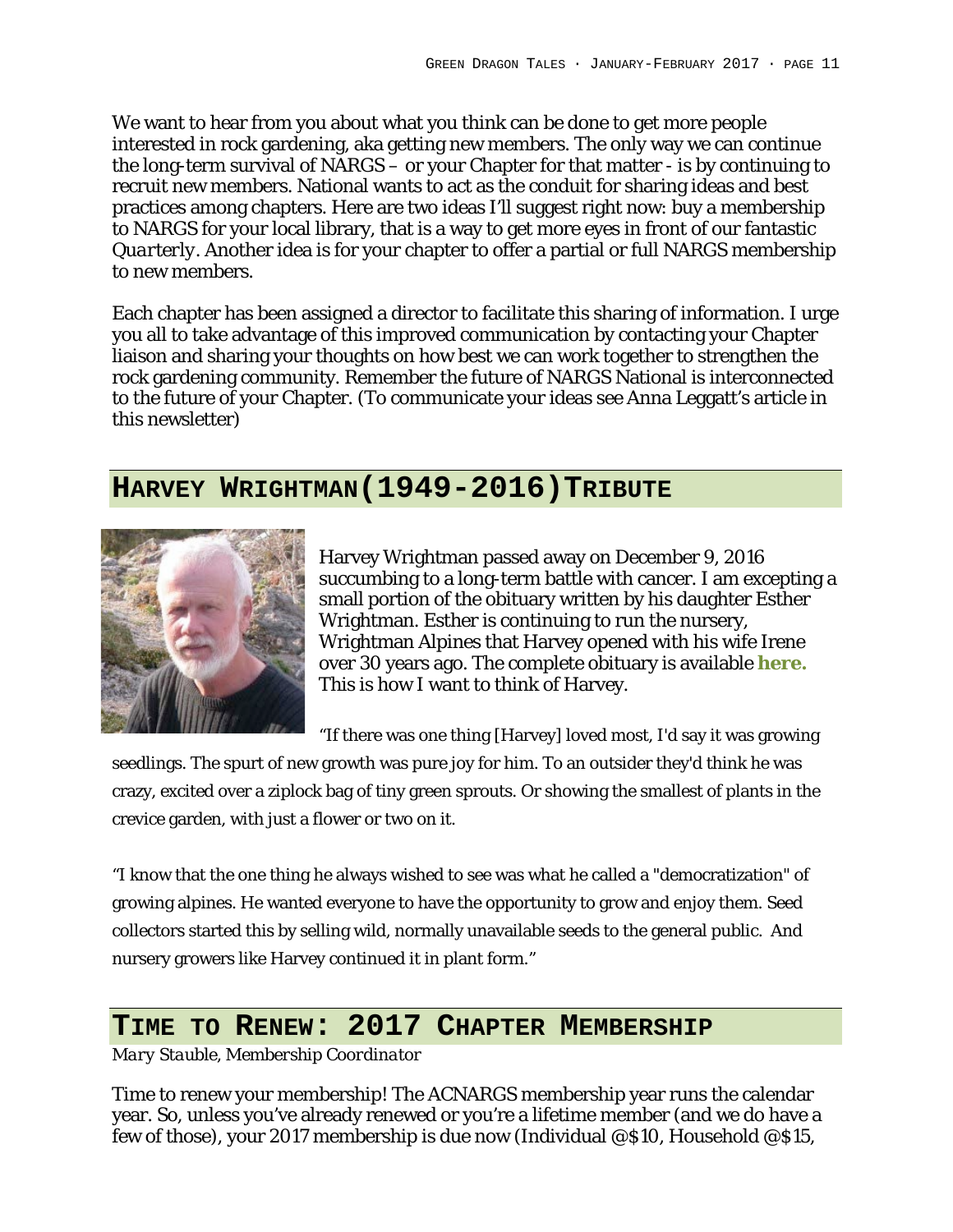Business with business card listing @\$25). If you have not renewed, you will see a reminder message in the email announcing this newsletter.

While it's true that our meetings are free and open to everyone, there are advantages to becoming a member: our members-only plants-of-the-month at discounted prices, 25% discount on May plant sale purchases, participation in the members-only plant sale in August, and participation in the April members-only seedling exchange to name four – any one of which can easily recoup the cost of your dues. Plus, you become part of our network of eclectic gardeners eager to become better ones.

So why delay? Print and complete the 2017 Membership form here (**http://www.acnargs.org/join.pdf**). Questions? Contact Mary at **mes2@cornell.edu**

### **UPCOMING 2017 ACNARGS PROGRAMS**

*Mark your calendars! Unless otherwise specified, all local events start with a brown bag lunch at noon with the program following at 1 pm, and take place at the renovated Whetzel Room, 404 Plant Science Building, Cornell University, Ithaca, NY.*

Feb. 18: Members Share: Personal garden photos and experiences

Mar. 18: Carol Eichler & Terry Humphries: "Steppe to Alpine: Highlights from NARGS' Steamboat Springs Annual Meeting"

April 15: Elizabeth Lawson: "Primroses and Primrose Breeder Florence Bellis."

May 19-20: Spring Gala Week-end (a NARGS Study Week-end), Madison, Wisconsin, sponsored by Wisconsin-Illinois NARGS Chapter. More info at **www.nargs.org** and our next newsletter.

May 20: Our big Plant Sale fundraiser as part of CCETC's Garden Fair

Aug. TBD: ACNARGS Picnic and Members' Plant Sale

Aug. 17-19: American Conifer Society national meeting in East Syracuse. **Info here.** Save the date

Sept. 16: To be announced

Oct.21: To be announced

Nov.11: Mary & Steve Squyres: "Following the Secret Lives of Plants: snooping on your garden"

Nov. 17-19: NARGS Annual Meeting, Raleigh-Durham, N.C. Save the date.

As we learn more details of these meetings they will be included in future newsletters, our blog, **acnargs.blogspot.com**, and our Facebook page, **http://www.facebook.com/acnargs**.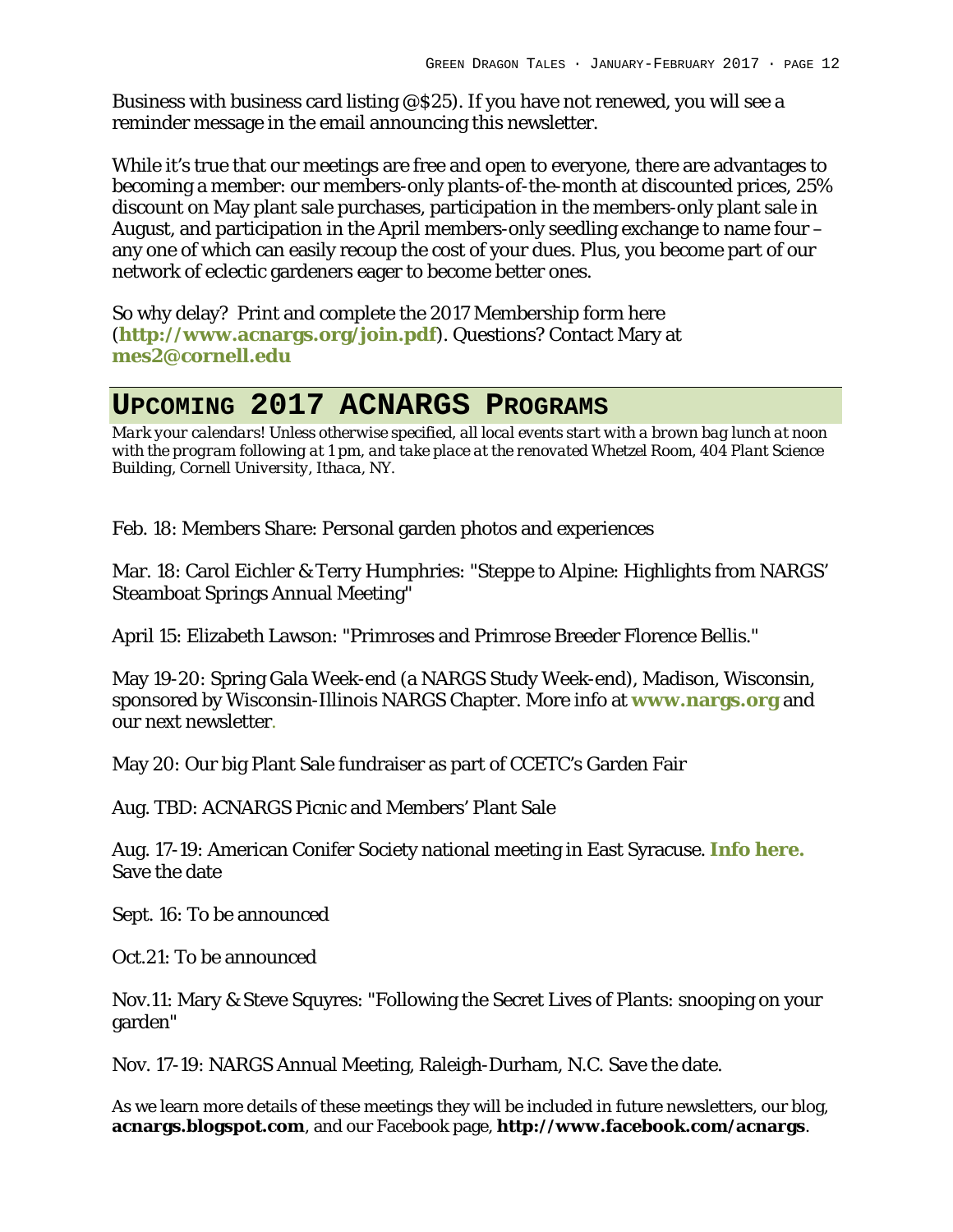### **CALENDAR OF SELECT GARDEN EVENTS**

*To have a garden event in your area listed send all pertinent information to Carol Eichler at carolithaca@gmail.com*

Feb. 12: Betty Ford Alpine Garden/Colorado Wildflowers & Scenery, talk by Pat Curran, sponsored by Cornell Cooperative Extension, 615 Willow Av., Ithaca. 2:30 pm. Fee

Feb. 15: Native Plant Gardens presented by Arieh Tal, sponsored by Finger Lakes Native Plant Society at Unitarian Church annex (corner of Buffalo and Aurora, enter side door on Buffalo St & up the stairs), 7 - 8:30 pm

March 5: Chanticleer Garden, talk by Pat Curran, sponsored by Cornell Cooperative Extension, 615 Willow Av., Ithaca. 2:30 pm. Sliding fee scale

March 10-11 Finger Lakes Native Plant Symposium, Ithaca. http://www.ithacanativelandscape.com/

March 11 – 19: Holland: Flowering the World," Philadelphia Flower Show. http://theflowershow.com/

March 16: Gardening for Native Bees and Butterflies. sponsored by Cornell Cooperative Extension, 615 Willow Av., Ithaca. 6:30-8:30 pm. Sliding fee scale

March 26: Community Seed Share, sponsored by Cornell Cooperative Extension, 615 Willow Av., Ithaca. 11-2pm. Donation or bring seeds

April 8 (tentatively): Garden Conservancy Open Days, Hitch Lyman's garden, Ithaca

April 19: Make a Bee Hotel for Native Pollinators, sponsored by Cornell Cooperative Extension, 615 Willow Av., Ithaca. 6:30-8:30 pm

April 23: Stonecrop Gardens Plant Sale, http://www.stonecrop.org/

May 10: Using Native Plants in Your Garden - It's For the Birds! sponsored by Cornell Cooperative Extension, 615 Willow Av., Ithaca. 6:00-8:00 pm.

May 20: Garden Fair and Plant Sale, sponsored by Cooperative Extension of Tompkins County

Finger Lakes Native Plant Society Plant Walks meet at different times and locations. Topics vary from wildflowers to lichens to winter twig ID. For more information, call Anna Stalter (607) 379-0924 or Susanne Lorbeer at (607) 257-0835.

### **ABOUT US - ACNARGS**

We are an all-volunteer organization and one of thirty-eight NARGS affiliated chapters active in North America. Our annual Chapter activities include 6 program-speaker meetings, the Green Dragon newsletter, web and Facebook pages, garden visits, overnight garden trips, hands-on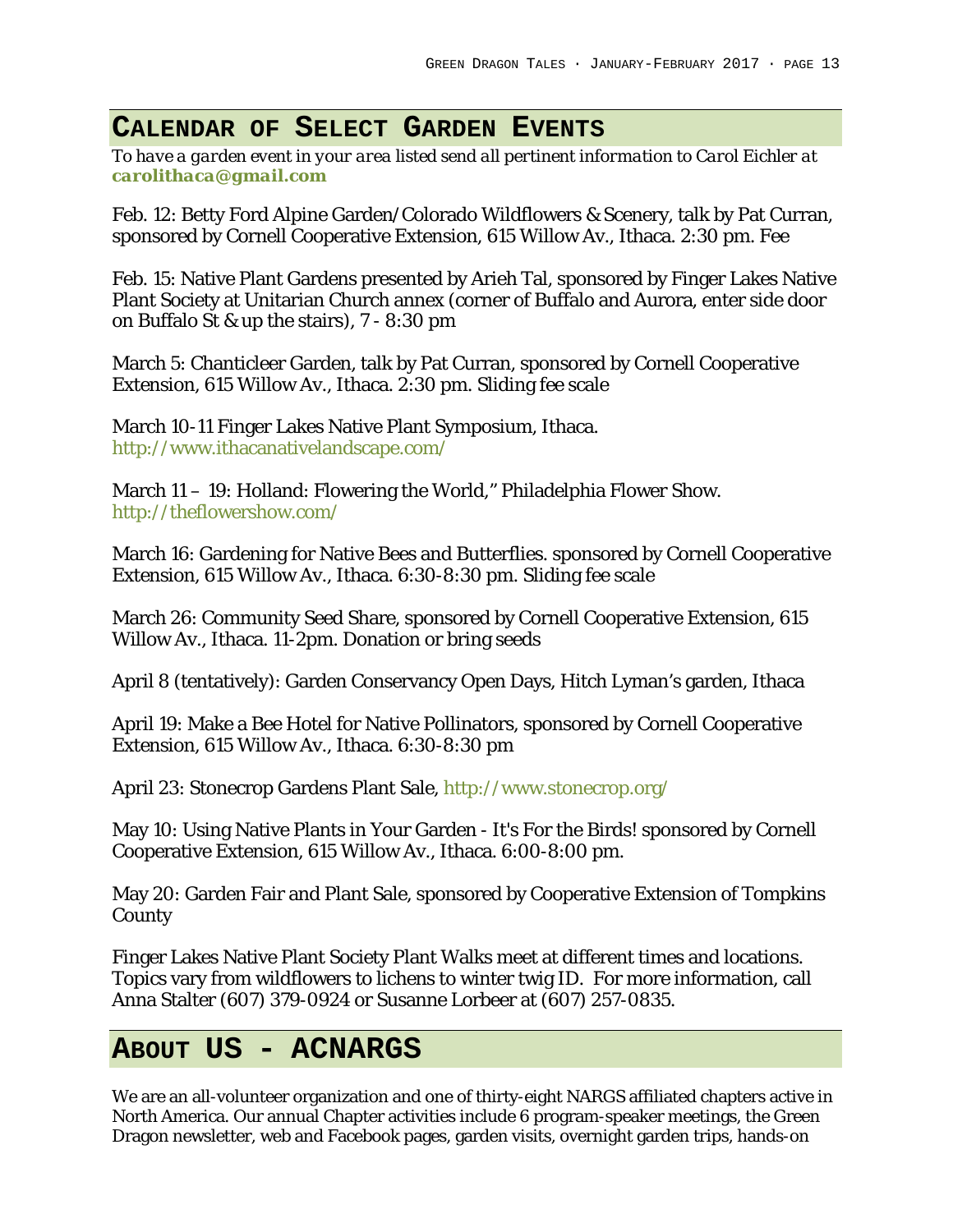workshops, and 3 plant sales a year. Our meetings are informal, friendly gatherings that provide a wealth of information and offer a source for unusual plants, plus the opportunity to be inspired by other gardeners. The public is always welcome.

Chapter membership starts at \$10 a year based on the calendar year. Membership includes these benefits: newsletter sent to you electronically (or option by mail for an extra fee), opportunity to travel on our planned overnight garden trips, and plant sale discounts and member only sales, including Plant-of-the-Month sales. Download a membership form here: **http://www.acnargs.org/join.pdf**).

### **ABOUT NARGS NATIONAL**

NARGS National is our parent organization: We encourage you to join (online at **www.nargs.org**) for only \$40 a year. Benefits include a seed exchange, a quarterly publication, and an on-line web site featuring an archive of past publications, a chat forum and a horticultural encyclopedia. NARGS National also conducts winter study weekends and holds its Annual Meeting in interesting places where attendees have the opportunity to visit gardens, and take field trips, often to alpine areas, as well as hear talks by outstanding plants people from around the world.

### **RESPONSIBLE PEOPLE/2014 BOARD MEMBERS**

*If you want to volunteer, we'd love to hear from you!*

Chair: John Gilrein, **basecamp@alum.syracuse.edu** Program: Terry Humphries, **terryehumphries@gmail.com** Program Committee Members: **Could this be you?** Secretary: Mary Stauble, **mes2@cornell.edu** Treasurer: BZ Marranca, **mmm10@cornell.edu** Plant Sales Chair: David Mitchell, **dwm23@cornell.edu. Seeking a Co-Chair for 2016 to work alongside David…Why not you?** Plant Sales Committee Members: Michael Loos, BZ Marranca, Carol Eichler Plant of the Month: John Gilrein, **basecamp@alum.syracuse.edu** Membership: Mary Stauble, **mes2@cornell.edu** New Member Hospitality: Terry Humphries, **terryehumphries@gmail.com** Newsletter Editor: Carol Eichler **carolithaca@gmail.com** Newsletter Assistant: Pat Curran, **pc21@cornell.edu** Webmaster, Program Tech: Craig Cramer, **cdcramer@gmail.com**

#### **GREEN DRAGON TALES**

Published eight times a year (Jan/Feb., March, April, May/June, July/Aug., Sept., Oct. Nov./Dec.). Submit articles by the fourth Friday of the month preceding publication to Carol Eichler, **carolithaca@gmail.com**. Note: The next issue of *The Green Dragon* will be our March 2016 issue. The newsletter is always posted and printable each month on our website: **www.acnargs.org**

Keep going there's more!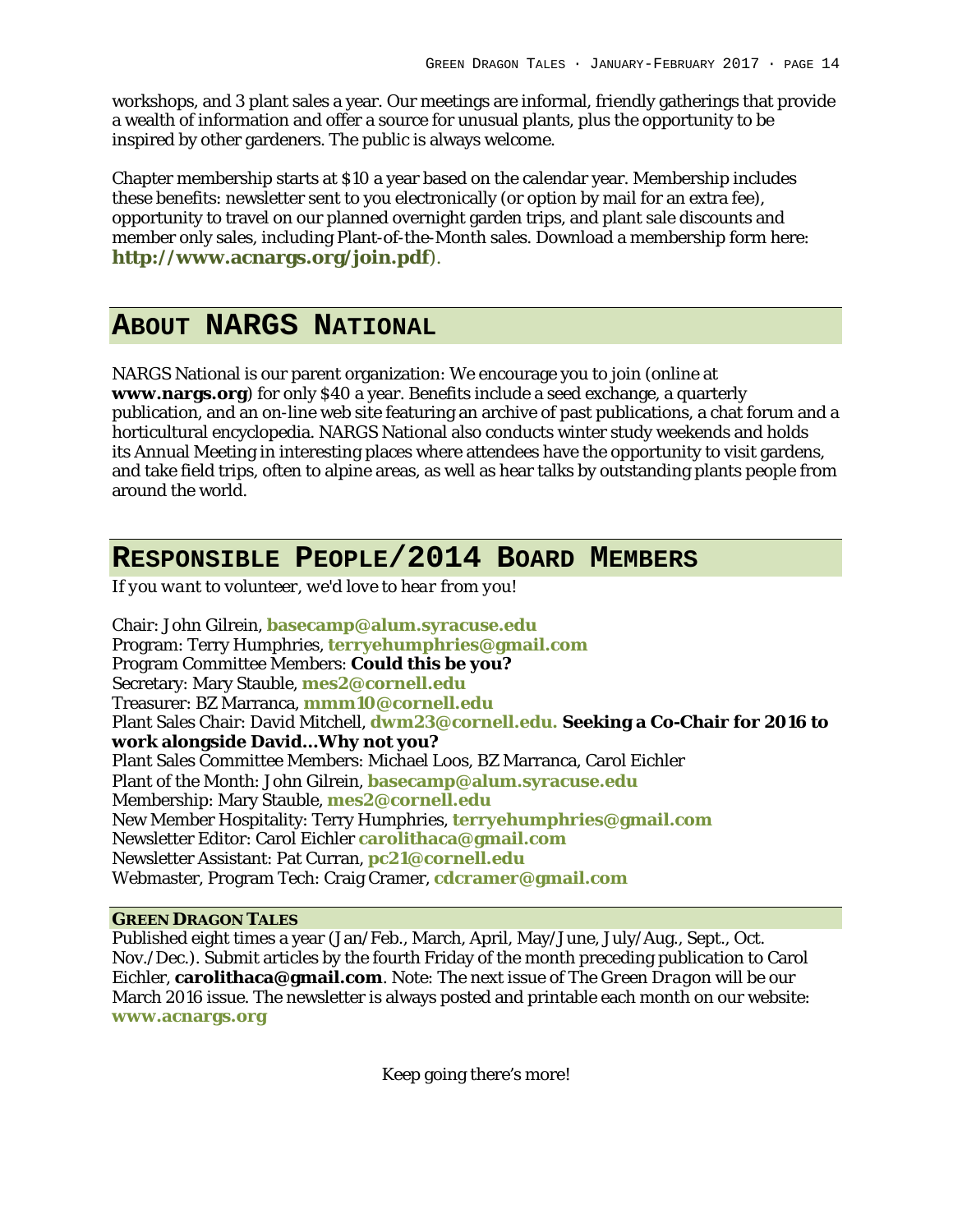

# **PHOTO OF THE MONTH: SAHARA DESERT PLANTS COLLAGE(NEXT PAGE)**